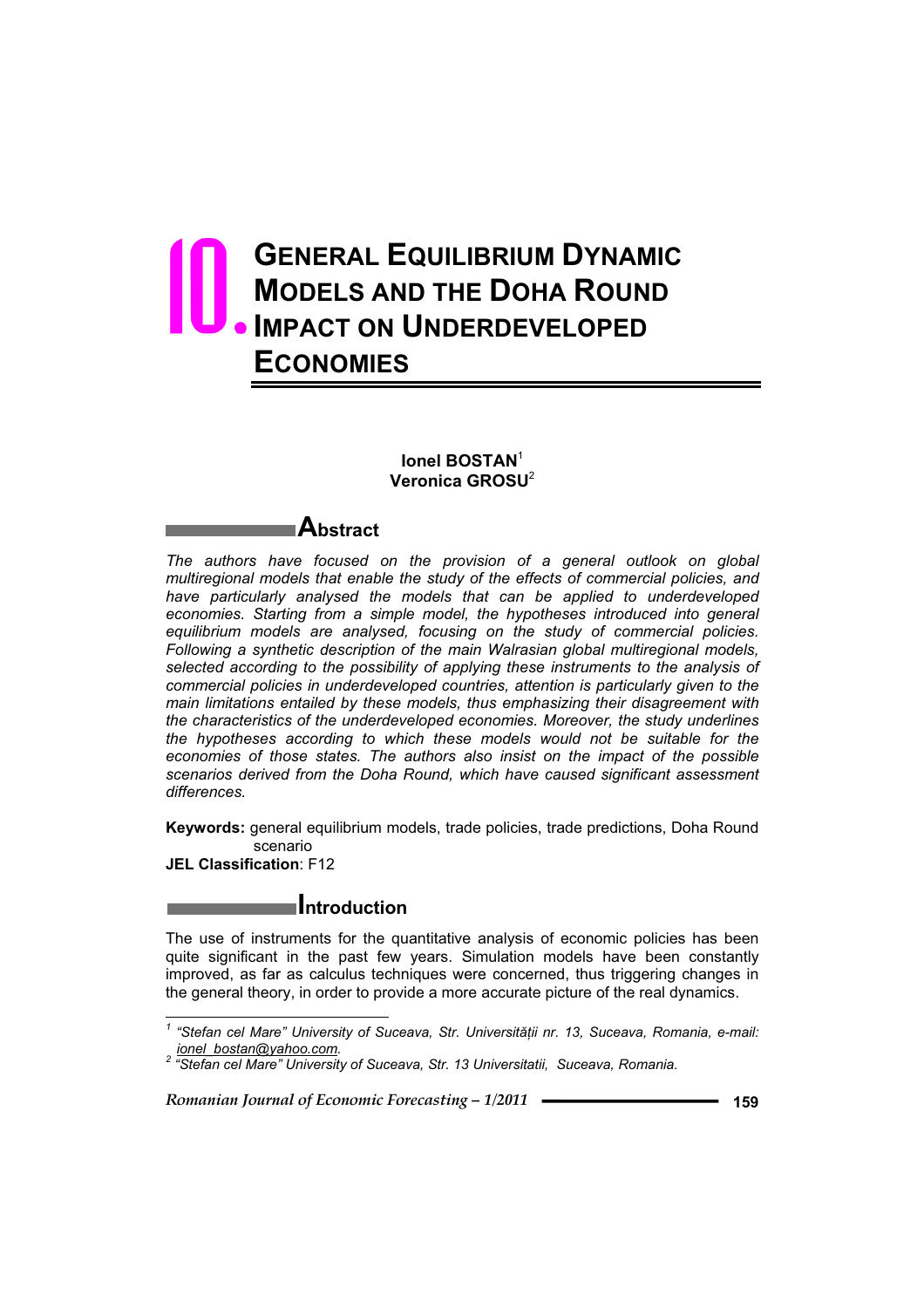#### *Institute of Economic Forecasting*

The Walrasian theory of general economic equilibrium does not undergo profound changes for a period of 20 years, between the time the first theoretical contribution of Walras was published (1874) and the moment his fourth edition of *Eléments d'économie politique pure* (1900) came out, the event that also ended the long and creative period of this economist. This paper does not attempt to recreate the evolution of Walras's scientific work, but focuses on the existing links between balance, imbalance and time in the numerous models that Walras developed and continued to elaborate on during those years.

This paper aims at providing a general outlook on global multiregional models that focus on the study of the effects of commercial policies, particularly on models that can be applied to underdeveloped economies. The first part of the paper will emphasize the main differences between general equilibrium models and partial equilibrium models, with particular focus on their common, Walrasian nature. The second part of the paper will introduce certain studies on the impact of the possible scenarios derived from the Doha Round, in order to assess better whether the use of various models or the use of different versions of the same model can lead to different forecasts. Where possible, we will also try to identify the causes.

# **1. The evolution of the Walrasian theory of general equilibrium from 1847 to 1900**

Walras's main work, which presents the most articulate and complete description of his theory of general economic equilibrium, is, without a doubt, *Eléments d'économie politique pure*. Four parts of this work have been published during his lifetime: the first edition, divided into two volumes, was published in 1874 and 1889; the three successive editions, all as single volumes, were published in  $1889$  ( $2<sup>nd</sup>$  edition), in1896 (3<sup>rd</sup> edition) and in 1900 (the 4<sup>th</sup> edition, while Walras was still alive). These four volumes are closely connected to the first edition of *Eléments*; the first two, "memoires", mostly cover the arguments debated in the 1st edition of *Eléments*; of these, only the first study (*Principe d'une theorie mathematique de l'échange*, January 1874) was published before the 1<sup>st</sup> volume of the first edition of *Eléments* – July 1874; the second (*Equations de l'échange*) was finally published in October 1876. The other two "memoires" – *Equations de la production* and *Equations de la capitalisation*, which mostly cover the arguments discussed in the  $2<sup>nd</sup>$  volume of the first edition of *Eléments*, were published in October 1876 and March 1877. The four "memoires" were incorporated by Walras in 1877 in a "brochure", called *Théorie mathématique de la richesse sociale*, subsequently republished in 1883, with the same title but in a revised and unabridged edition that included the four original "memoires" and three more that were written afterwards.

We must underline the fact that the two subsequent papers, written separately, were published in 1891 and 1892, respectively, in an attempt to reconstruct Walras's theory of balance and imbalance; these two papers were later reviewed by Walras and merged into one single document that was published as Annex I in the  $3<sup>rd</sup>$  edition (1896) and the 4<sup>th</sup> edition (1900) of *Eléments*, under the title of *Théorie geométrique de la détermination des prix*.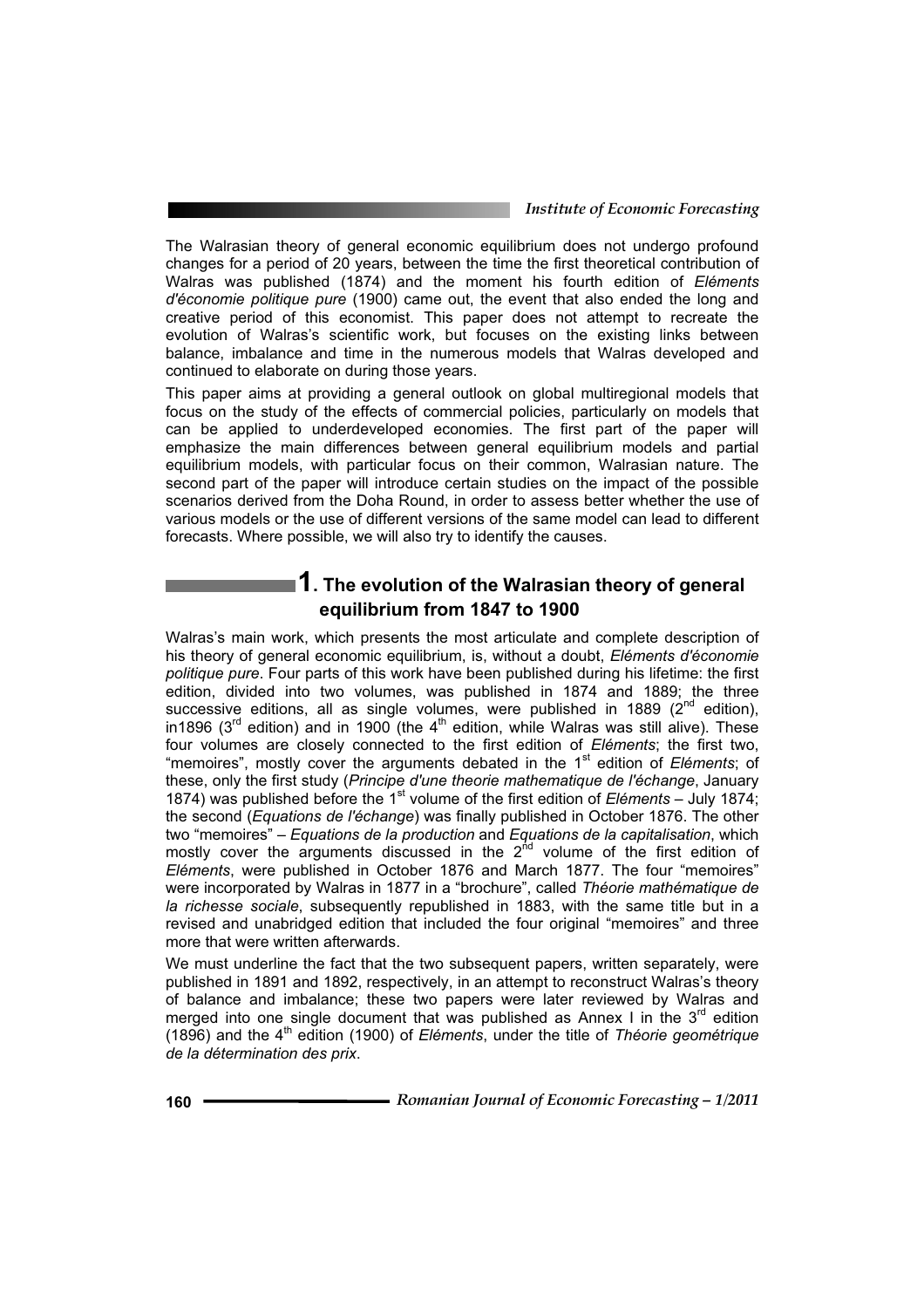

Walras's method consists in the development of a succession of standard models, arranged in an ascending extension order; the models are called *standard* because the applicative area described by each model is much wider than the one described by the previous model (provided that there is a previous model). Each model includes the previous model and is subsequently included in the following one (provided that the previous and/or the following model exist).

Throughout the editions of *Eléments*, the four "memoires" and the other works quoted above, three models were developed: the effective change model – which deals with the exchange of commodities (consumer goods), one for the other, i.e. the comprehensive exchange, made up of an arbitrary finite number of goods (consumer goods); a model of exchange and output, which, apart from the fact that it includes the previous model (from a certain viewpoint, this model is partly analytical) is dealing with the conversion of productive services into consumer goods; and, finally, a model of capital formation, which, apart from the fact that it includes the previous model, also analyses the problem of converting the production services into capital assets for the new output. The structure of these three models, characterized by mutual relations, stays unaltered in all the editions of *Elements* (as emphasized by Walras himself in the preface to the  $4<sup>th</sup>$  edition – 1898, p. 5). Walras explicitly develops a fourth model in his  $4<sup>th</sup>$  edition, a model that, apart from dealing with the issues raised in the third model, also tackles the issues of circulating capital and currency. Currency-related issues were already discussed in the preceding editions, but it was only in the  $4<sup>th</sup>$ edition, as Walras himself stated in the preface (Walras, 1988, pp. 8-9), that monetary issues were integrated into the real formal apparatus of the theory.

It is also very important to mention that after the first edition of his work, Walras developed the general analytical architecture of his own theory by saving a special chapter for issues related to circulating capital and currency (Walras, 1988, pp. 276- 277); this chapter stayed unwritten for a quarter of a century and was formally completed only after 1900.

# **2. Theoretical and empirical solutions in Walras's equilibrium models**

According to Walras, after a specific problem is formalized through a mathematical model, things must be completed, but only if preceded by explanations of how the model can be "solved" and followed by the identification of the appropriate "solutions". When talking about formal models, on which the general equilibrium theory is also based, Walras argues that, in order to "solve" a certain model, one would need a special two-level solving procedure, each level being associated with a specific notion, classically entitled "solution".

Walras also states that in order to solve a system, a theory should meet at least two distinct requirements, each involving the completion of several steps.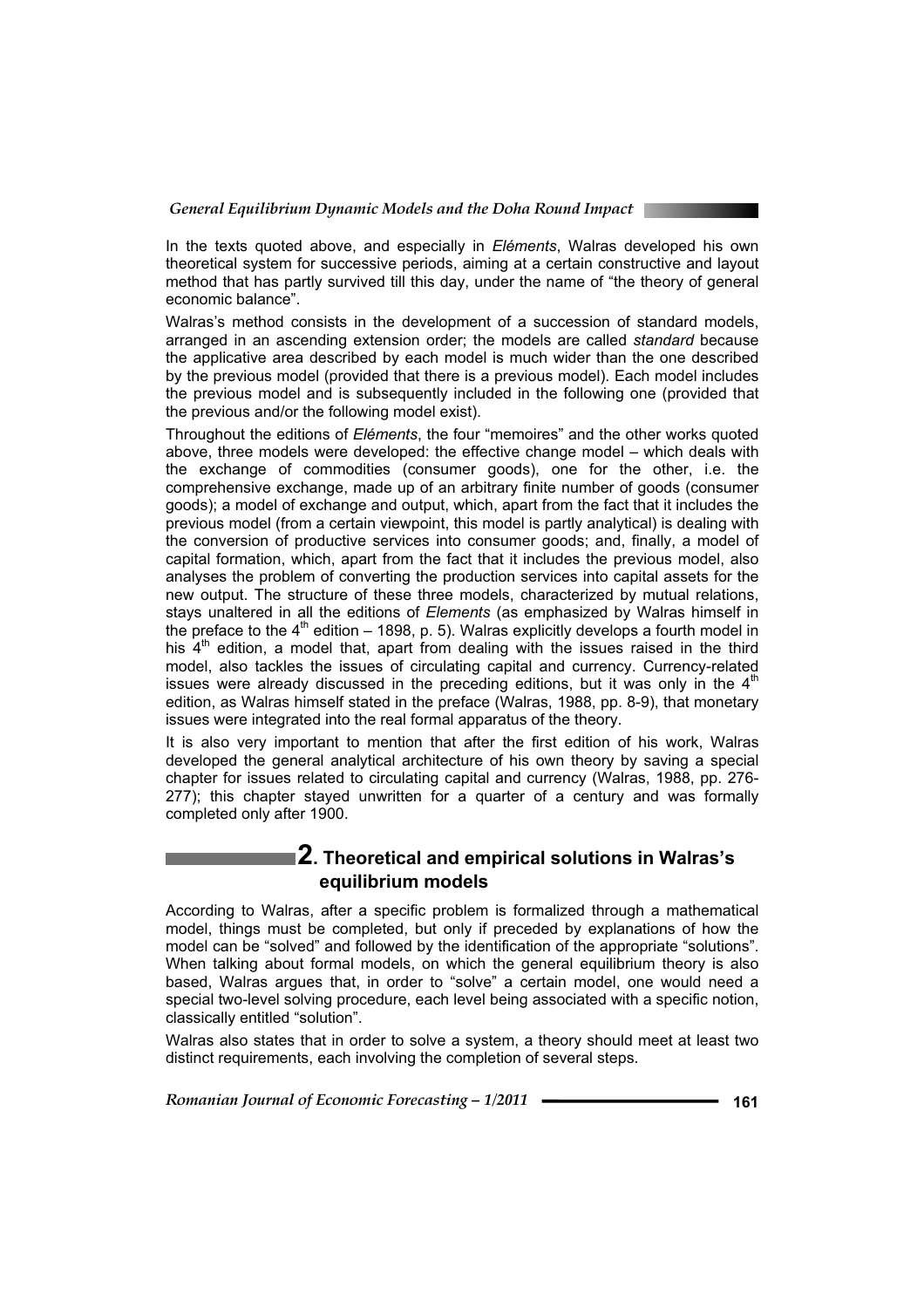#### *Institute of Economic Forecasting*

For instance, for any given economic issue, identified through a set of data or welldefined conditions, the theoretician should develop a formal model of the problem and specify an "equation system" that would appropriately incorporate the data and the conditions (parameters, functions, relations) of that specific issue; for Walras, the number of equations must "necessarily be equal to the number of unknown variables". According to his own approach to each of the four equilibrium models, Walras anticipated a system of equations and ensured that in each case the number of known variables coincided with the number of independent equations. Walras suggested in his numerous theories (for each model) that the equality of the number of unknown variables and the independent equations should be a sufficient condition to guarantee the solving of the system of equations and the assessment of the equilibrium associated with a certain model.

The successful completion of the ordinary algebraic equations that describe the economic problem were called by Walras "the theoretical and monetary solution" or "the scientific solution" to the problem or, as some might say more precisely nowadays, the solution of the model that represents it (Walras, 1988, pp. 93, 307, 375; 1988, p. 189,  $2^{nd}$  and  $4^{th}$  editions).

It is not very clear whether Walras believed that the "theoretical and mathematical" solution of a certain system of equations could be calculated by the theoretician who formulated these equations; in this respect, Walras assumed for a few months two seemingly contrasting positions: actually, in "memoire", published in January 1874, he simply referred to the exchange of two goods, one for the other (see Walras, 1874, p. 37, and Walras, 1988, p. 93).

The apparent contrast between these two statements assumed by Walras on applying either theoretical solutions or computability of equilibrium in the actual exchange model will come second. More specifically, it is a situation when, in both steps mentioned, Walras insists on the fact that the definite assessment of the solutions or the actual attaining of equilibrium in the actual exchange model is the moment of "empirical output" or of the practical mechanism of competition on the market, manifested through the "rising or lowering of the prices". In other words, even if the theoretical solution is either coherent or not from the viewpoint of the calculus principle, it comes second when it is universally known that in any given situation the market is the one that "solves" the problems, either empirically or practically.

This information will lead us to the second requirement, which, according to Walras, must be met before a model can be considered "solved". In his opinion, attention is given to the fact that "the very array of reality phenomena is the empirical solution of the system of equations" the examined model is translated by. This necessity affects the entire Walrasian theoretical framework, even if Walras never succeeded in rationalising and expressing in an acceptable manner the theoretical implications of his approach.

In fact, in order to meet the second requirement asserted by Walras, theoreticians should proceed in the following manner: first, the system of ordinary algebraic equations that describe the equilibrium model under examination should be accompanied by a system of functional equations used to describe the "array of reality phenomena". In other words, the system of functional equations associated to each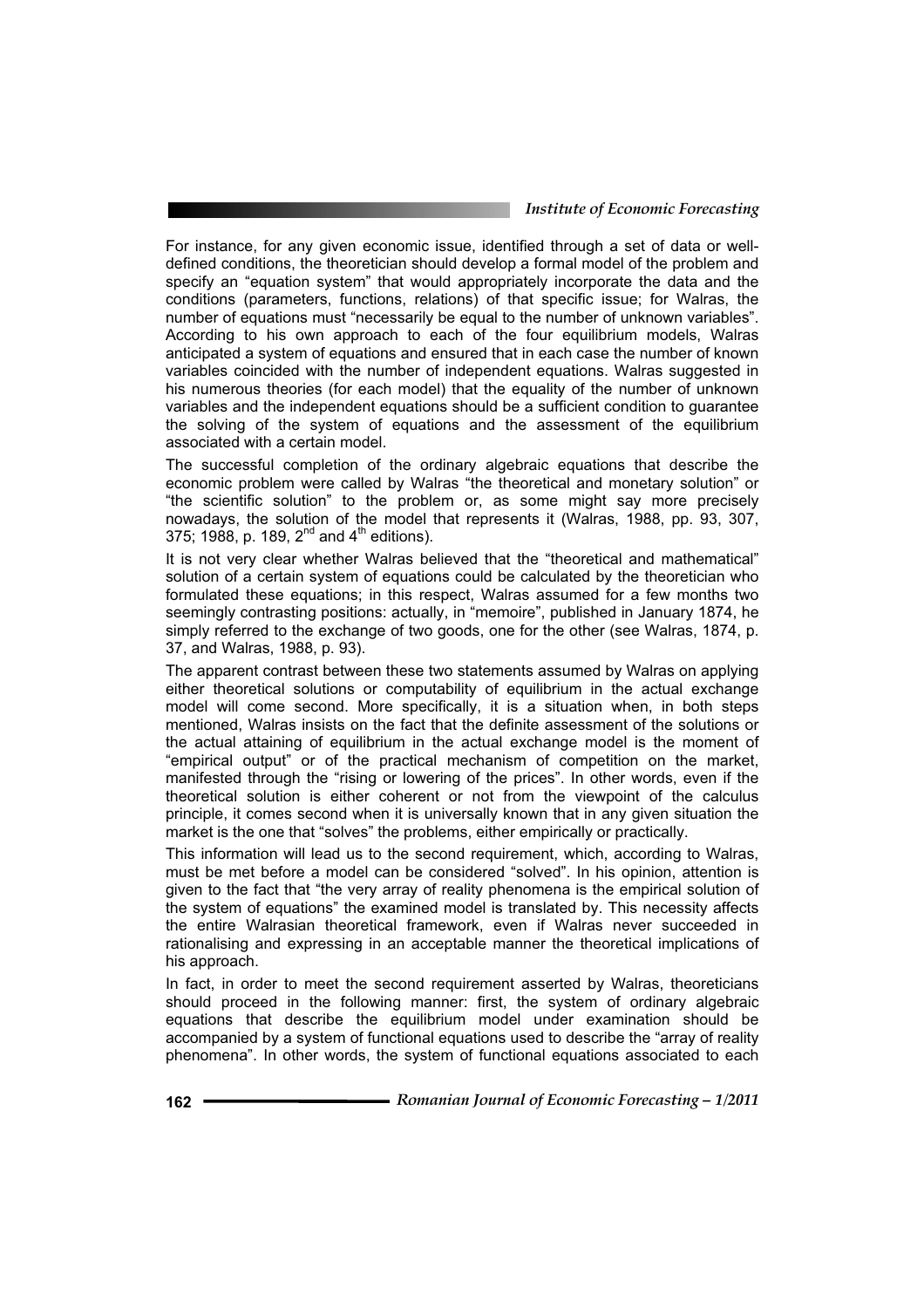equilibrium model should be an imitation of the dynamic process, based on the raising or lowering of the prices (in the case of exchanges) through which the "market competition mechanism" achieves the original "empirical solving of the ordinary system of equations".

This objective normally requires that the dynamic process described by the system of functional equations must be compatible with a stationary solution that would then be described as an "empirical or practical solution" reached by the market. Secondly, this stationary solution must coincide with the "mathematical or theoretical solution" of the system of ordinary equations described in the model. Walras does not avoid the tasks set out in his methodological statements; actually, for each of the four equilibrium models, the theoretician is trying to create a specific system of functional equations that interprets as an idealised representation of the competitive corrective mechanism for attempts and errors, i.e. "par tâtonnement" (Walras, 1988, p.189,  $2^{nd}$  and  $4^{th}$ editions). This is the origin of the word "tâtonnement", used in the Walrasian adjustment process. Walras is trying to demonstrate that the dynamic process encounters a stationary solution every day, interpreted as an "empirical or practical solution" provided by the market mechanism and invariably coinciding with the "mathematical or theoretical solution" of the system of ordinary equations that describe a model of relevant equilibrium (Walras, 1988, p. 461,  $4<sup>th</sup>$  edition). As for the dynamic aspect of the theory, Walras' mathematical abilities can be qualified as modest, when contrasted with the brilliance he proved in creating the equilibrium models and in solving the associated systems of ordinary equations. Actually, Walras could not formalise the process of dynamic adjustment through a system of differential equations. Practically, he could not prove that the dynamic process agreed with a stationary solution. Based on heuristic attempts, Walras argued in the first edition of *Eléments* that, in each case, the dynamic adjustment process encountered a stationary solution that coincided with the "theoretical or mathematical" solution of that particular equilibrium model.

Wicksteed warned him after 1884, through a counter-example, that the assumed "demonstration" of the convergence of the dynamic adjustment equilibrium process was false. But Walras continued to stand by his own theories by replacing the word "convergence" with a less compromising phrase – "probable convergence", in all the subsequent editions of his work, *Eléments* (Walras, 1988, pp. 195, 326, 328, 2nd and  $4<sup>th</sup>$  editions, and p. 698,  $3<sup>rd</sup>$  and  $4<sup>th</sup>$  editions). The truth value of the argument Walras had retracted is still uncertain as it entails that "the empirical or practical solution" coincides with the "theoretical or mathematical solution". Walras was fully aware of the relevance of these arguments; that is why the practical relevance and the empirical contents of the theory of general equilibrium may be compromised if the competitive market mechanism would not automatically drive the economy. It is obvious that, for Walras, the coincidence of the two solutions was a prerequisite of the theory, as it encompassed precisely the limitations necessity imposes on admissible adjustment processes.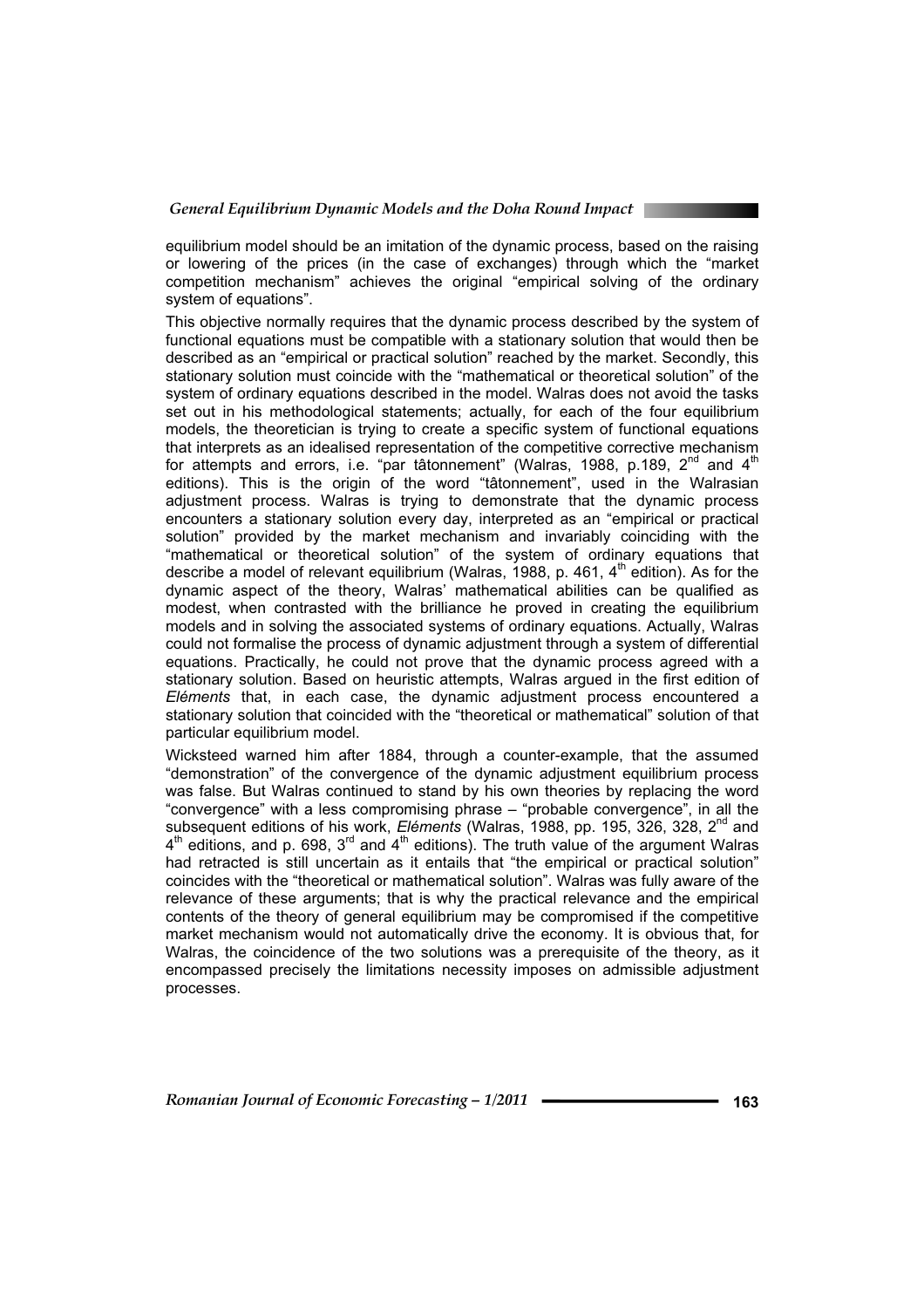# **3. The origin and principles underlying the equilibrium models**

The general equilibrium model is usually of a Walrasian and non-linear origin, even if it encompasses various aspects. Schubert identifies different approaches in 1993; most of them belong to Johonsen (1960), who develops a first empirical model of linear general equilibrium by using logarithms. In this context, the deterministic model becomes the pioneer of the calibration method, being used to this day in acquiring the value of certain parameters.

Based on Scorf's algorithm (1967), the numerical calculus of Walrasian equilibrium can also be found in the demonstration of Shoven and Wholley (1973) or in the HSSW method (Harberger – Scorf – Wholley), used for solving public finance cases. The contributions of Adelmon and Robinson (1978) generate the first structured CGE model, used especially for solving income distribution problems. There is a noticeable drift from the typical Walrasian rigidity, as the influence and rigidity of the markets are also incorporated. These types of models, created at the World Bank, have been specially designed for underdeveloped countries and this is the very reason why many authors of these models insert rigidity and distortions in the Walrasian model; in many cases, the changes applied affect the macroeconomic structure of the models.

A non-calibrated econometric estimate of CGE models was developed by Jorgenson; this highly complex methodology requires a sophisticated calculus system and a high number of estimation parameters. Ginsburgh, Walbroeck and Manne are looking for a model derived from planned models of linear programming type from the 60's and the 70's. This model uses a format different from the one usually employed, less successful than HSSW, and introduces the hypothesis of a more advanced dynamics. This attempt occurred because the model in question is based on a theoretical framework – as the economy is in a "first best" situation and thus prevents the insertion of distortions into the model and narrows down the applicability area.

# **4. General equilibrium models for the analysis of the effects of commercial policies in underdeveloped countries**

This part of the paper will focus on the features of several CGE models, especially of those multiregional global models of Walrasian origin designed for the study of commercial policies. The models have been selected on the basis of the possibility of being assessed for PVS analysis, which depends, firstly, on the data base they refer to and, secondly, on the correspondence between the theoretical approaches the model is based on and the economic realities of those countries. The basic theoretical structure of these models is constantly evolving, and certain essential hypotheses that are specific to neoclassical theories – already distanced from the realities of underdeveloped countries – can be considered completely inadequate for the analysis of underdeveloped countries.

In 2004, Stiglitz and Charlton underlined the low relevance of those approaches that defined standard analyses of CGE models for calculating the benefits derived from a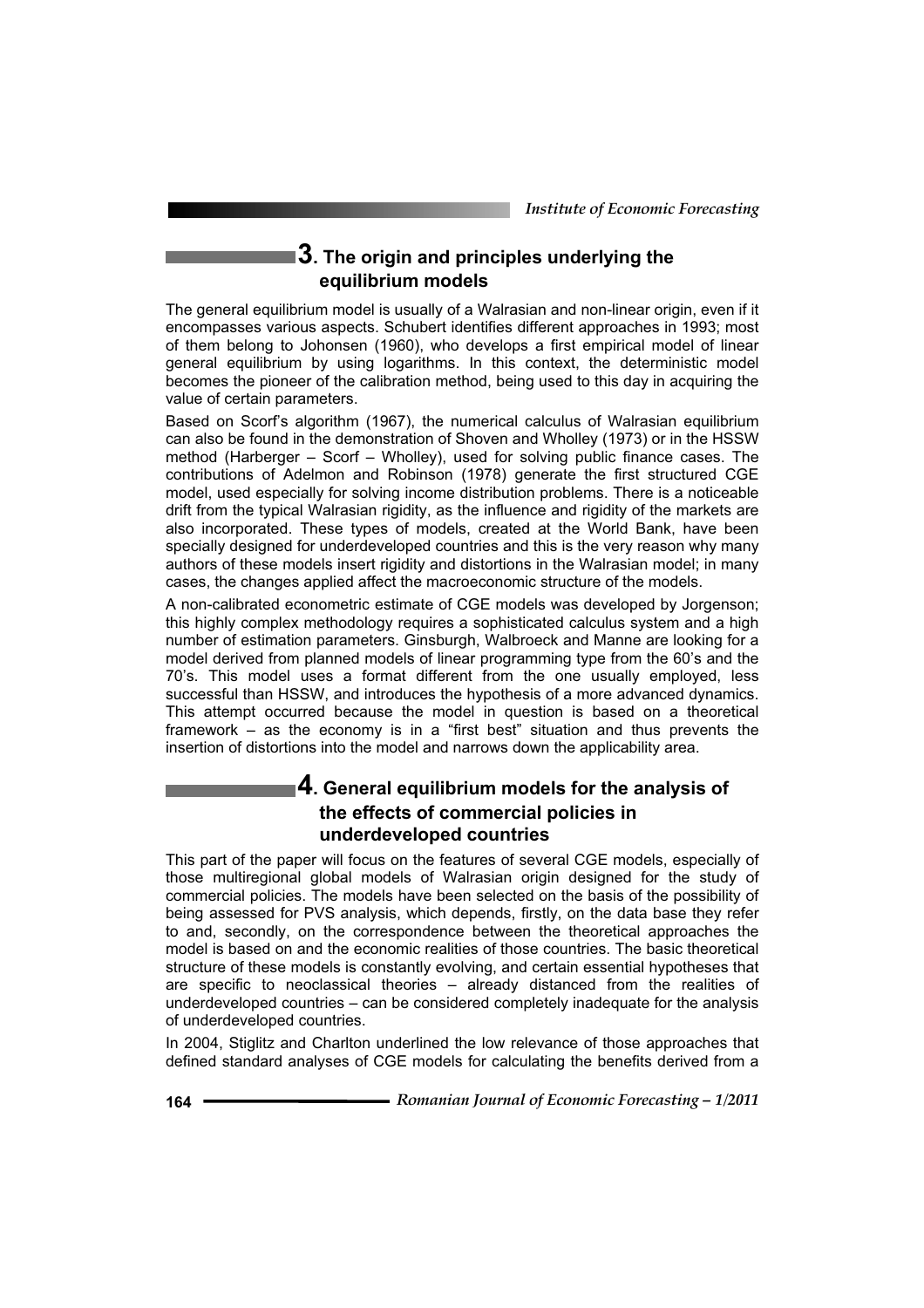commercial liberalization of the economic reality of PVS. We are specifically referring to hypotheses of output factors involvement, perfect competition and completion of financial markets.

#### **GTAP and LINKAGE**

Created in early 90's by T.W. Hertlel, through the "Global Trade Analysis Project" initiative, the project was considered by various nations and organisations, among which the World Bank, the WTO, the European Commission, and the OECD.

Commercial and agricultural policies are the particular focus, even if numerous applications are being developed beyond these specific fields. European interest has been particularly directed towards analysing the impact on Europe and the compatibility of the community agricultural policy under the Uruguay Round.

GTAP divides economic activities into 57 sectors and 87 countries or regions, of which 70 are individual countries and five are considered as holding basic factors (the land, skilled and unskilled labour, capital and natural resources). The PVS's are quite representative, even if certain African countries have been aggregated as a consequence of the lack of input and output. The agricultural field is represented by 12 primary sectors, of which eight are foodstuff sectors; there are also significant divisions of the industrial sector, services and fossil fuel extraction. The data concerning commercial protection are provided by Centre d'Etudes Prospective et d'Informations Internationales (CEPII, Paris) and by the International Trade Centre of Geneva (ITC). The information and the data CEPII/MacMap (see Bonet, Decreux, Fontogne, Jean and La Borde, 2005) also concern preferential mutual and unshared agreements. This also entails the need to calculate the equivalent value of certain prices/tariffs and estimate the equivalent TRQ (the tariff reduced quota that consists of a double tariff level aimed at restricting the import of sensitive goods in a certain country, especially for agri-food products) in a particular country. TRQs also affect the effective tariff quota and the most favoured nation tariffs.

Thus, one can measure the importance of preferential access and the difference between consolidated tariffs (or bound tariffs, representing the maximum level that each member state can apply to imported products) and applied tariffs.

The Standard GTAP model is a compared static model; certain studies, such as the one conducted by Boch in 1998, uses the forecasts of the annual output growth rate, of GDP and other variables in order to design the data base in time. The Standard GDP model can be described as a "first generation" model", but it can also adjust to the operating conditions of the second or third generation. The deviation from perfect competition has been analysed by Hertel in 1997 and François in 1998, as the dynamics analysis was conducted by McDougall in 1998; aspects related to the dissemination of international technologies can be found in Van Tongeren and Van Mijil H., in 1999.

A model that had been developed by the same standards as GTAP, but with a supplementary recursive dynamic structure, is the LINKAGE model, developed by Kym Anderson at the World Bank in 2005. The dynamics is concerned with demographics and the rising exogenous job opportunities, while economies are analysed in close connection with the accumulation of capital.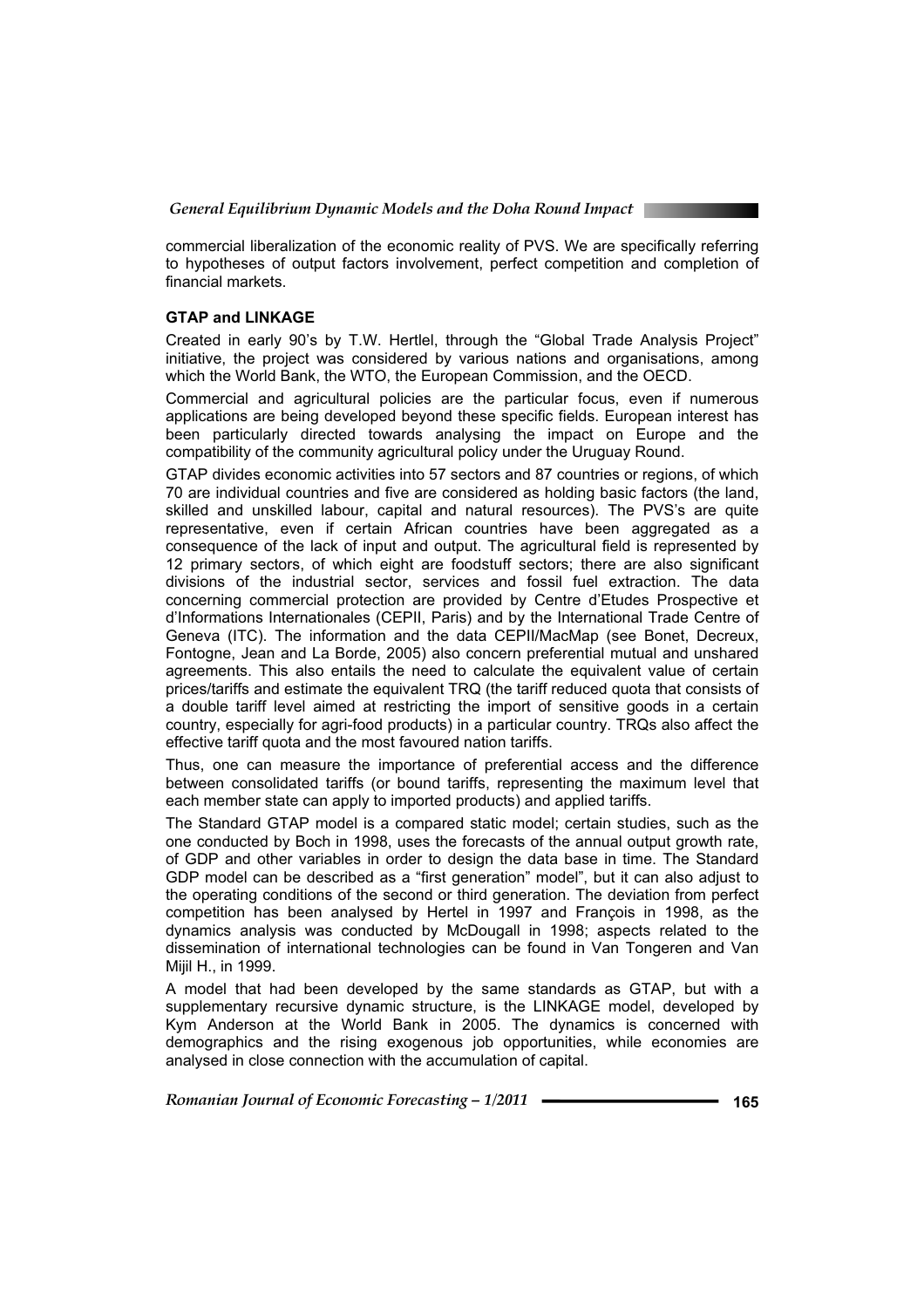*Institute of Economic Forecasting*

#### **MEGABARE** and **GTEM**

The MEGABARRE model and its recent GTEM version are recursive dynamic models of the world economy, developed by the Australian Bureau of Agricultural and Resources Economics (ABARE) under the supervision of Kevin Hanslow. The data base this model was developed on was the GTAP, while the data concerning output, export and prices of energy were provided by the United Nations Industrial Statistics Yearbook. The main objective is to create a dynamic general equilibrium model that would be appropriate when analysing the effects of the environment, rather than international commercial policies and, especially, for agricultural commercial reforms.

These are recursive dynamic models because they encompass a partial adjustment of stock capital, of population growth and of labour force. The investments in physical capital follow a partial adjustment procedure, influenced by the increasing deposits made by the population ranging between different age groups and different regions, as well as by the international capital flows. An added structure consists in a dynamic model that simulates demographic growth, by taking into account both the local and the migrating population, and the increasing labour force, by looking at the entries and exits in each time period.

#### **MICHIGAN**

The MICHIGAN model can be described as a static model compared with the second generation models with monopolistic competition in the manufacturing sector. This model was created in the second half of the 70's, under the supervision of Brown, Deardoff and Stern - the BDS model. The main objective was to analyse the effects of commercial liberalization policies, especially the effects on multiregional agreements. The data base includes 34 countries (including EU-12) and 29 sectors. It is not a model designed for analysing the agricultural sector, as this sector is considered as a single aggregate. The model only refers to the industrial and the services sector.

A restrictive Cobb-Douglas functional form is used in the case of demand. The model differs from the standard one since it introduces monopolistic competition and the Armington hypothesis for the supply as well. The model demonstrates the scale and variety effects, but the manufacturing sector is the only one that is modelled under imperfect competition.

As far as the supply is concerned, the model cannot represent the quantitative demand of production, considering the aggregated basis of products of the agricultural sector. The commercial balance is fixed, so that investment will not be modelled to use a "long-term" conventional closure.

The model incorporates nominal tariffs, apart from the import rates and other non-tariff barriers, such as endogenous equivalent tariffs. The present tariffs combine nominal tariffs and those equivalents of the non-tariff barrier. As for technical barriers, the model introduces different hypotheses about the intensity of the liberalization of certain sectors. Exports are not modelled, given the very low level of dispersal of the agricultural sector.

#### **MIRAGE**

The MIRAGE model (Modelling International Relationship in Applied General Equilibrium) was created by Centre d'Etudes Prospectives et d'Informationales of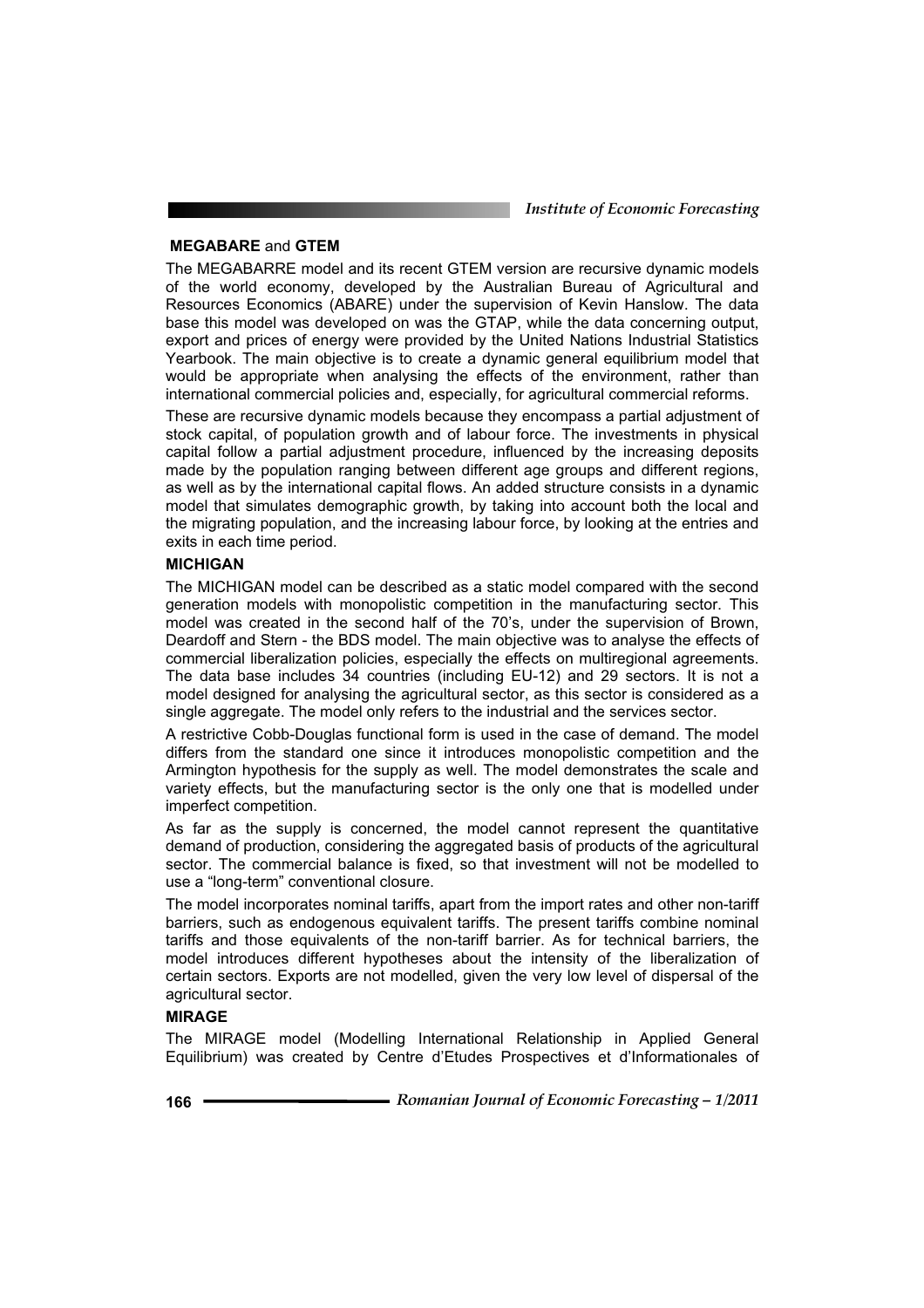Paris. The model is primarily concerned with the factors influencing commercial flows and the way in which these flows can have an impact on the economy.

The production level of each sector is calculated by a function created by Scontieff for value added and intermediary inputs. The intermediary input is given by a CES function aggregated for all goods; the added value is a CES function of natural resources, land, unskilled workforce and an aggregated CES of skilled labour and capital. The form of the CES function has several levels, requiring a less substitutable capital and skilled labour between these two factors and others.

The only factor for which the supply is constant in time is the human resource factor; the capital supply changes every year as a result of investment depreciation. The land provided is endogenous and its supply depends on the real remuneration rate.

In certain countries, the land is a reduced factor (the EU, Japan, etc.), and the elasticity of supply is very low; in others (Australia, Canada, Brazil, Argentina), there is plenty of land, and elasticity is very high. The capital is assigned the pretty-day nature within each sector, a necessary approach in order to consider the adjustment costs associated to commercial liberalization. Investments play a crucial role, since they are the only factor that allows the stock management of the sectoral capital. The same technique is used for external investments, based on the return on capital manifested in the receiving sector. Skilled labour is the only completely mobile factor, as land is not perfectly mobile in the agricultural sector. The allocated capital and the natural resources are specific to the sector they belong to and unskilled labour is not perfectly mobile between the agricultural and non-agricultural sectors, according to a CET function.

The model incorporates a Cournot-type imperfect competition, with variable profit margins. The "zero profit" requirement is valid in the basic year and for long term, but not throughout the successive adjustment periods of a stock. The adjustment speed of the number of enterprises varies between sectors, depending on their market structures (fragmented, segmented, etc.). A new calibration procedure is used to identify the coherent and exhaustive use of the information available on the concentration level of enterprises, the degree of product differentiation and profit rates.

Finally, the inertia and the adjustment costs are different in terms of restrictions applied to the amassing of the factors and the adequacy of the number of enterprises per sector, assuming the sectoral immobility of the already allocated capital.

The dynamic adjustment is sequential in nature and may occur progressively, in certain stages, throughout the liberalization process. In order to serve commercial protection more accurately, the MacMap data system is used, a system we have referred to when presenting the GTAP model.

#### **WTO Model**

This model was designed in order to assess the effects of commercial liberalization in multilateral negotiations and to support the preparation of the negotiation rounds (Francois, McDonald and Nordstrim, 1995); this model may be considered a first generation model as it introduces several imperfect competition hypotheses.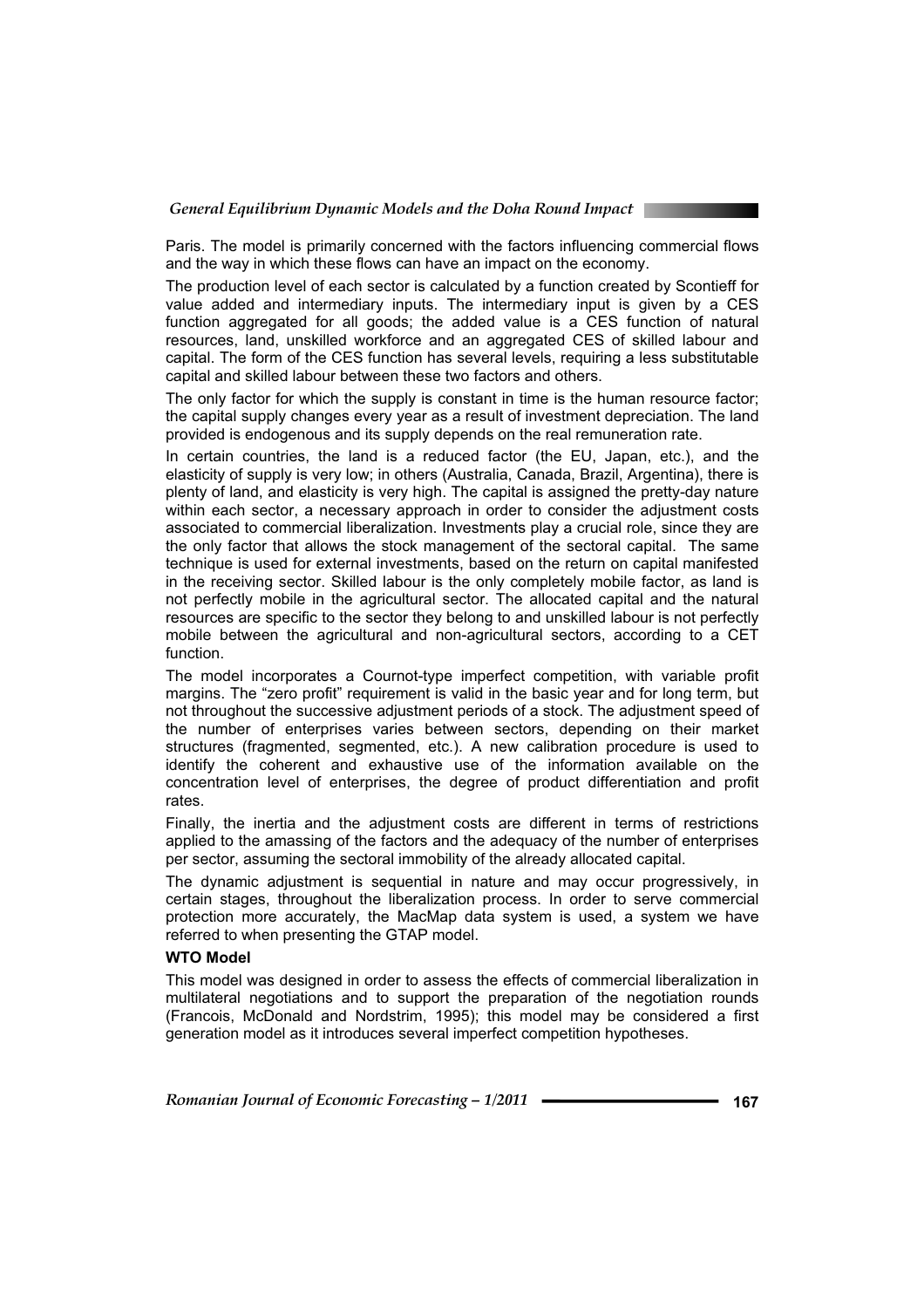The model covers 13 regions and another 19 production sectors; agriculture is represented by three primary sectors and a foodstuff sector. The basic elasticity values mirror the extrapolations of the GTAP data. The subsequent information for commercial protection of the countries enjoying the most favoured nation clause derive from the GATT Integrated Database, whereas the value of the equivalent tariff for non-tariff industrial values are only collaterally estimated.

This model exists in different versions, while the basic version – compared static, introduces the hypotheses of perfect competition, constant yields and the Armington approach for international trade; a correct version includes the hypothesis of domestic monopolistic and economic competition for each type of enterprise, in line with Dixit and Stiglitz model (1977).

# **5. The analysis of the studies concerning the Doha Round impact on the economies of underdeveloped countries**

The analysis of the possible economic effects derived from the current commercial agreements of the Doha Round, by means of various CGE models, underlines significant differences, both between models and between the different versions of the same model.

The WTO and Doha Round have been monitoring the evolution of the international commercial regime and the negotiations at WTO for several years.

The main objective is to contribute to the development of strategies and to indicate an effective involvement of national/domestic systems at different levels of negotiations.

The complexity of the themes under examination derives from the multiple interests one must take into account, so that the commercial policy of the member states will mirror a local (domestic) demand that would match the one of the group.

If we consider the group of states that are members of the EU, we note numerous negotiations at the regional level; the analysis of the interests and of the strategies of different countries/players must be performed on several levels: national, European, regional and multilateral.

In the past few years, the system of international commercial relations has become highly complex and even more articulate, due to two phenomena:

- The transition from simple forms of commercial integration (shallow integration), limited only to the liberalization of tariff barriers to the exchange of goods, to more complex forms (deep integration). Actually, the current liberalization process is only concerned with tariff and non-tariff barriers, services, copyright, and there is word of new themes being inserted (investments, competition, environment, internal regulations, etc.); all these have radically altered the expenses and the tasks within the WTO member states.
- The strong and gradual involvement, in terms of obligations and responsibilities, of several underdeveloped countries, as well as the role of these average income countries in the WTO sphere.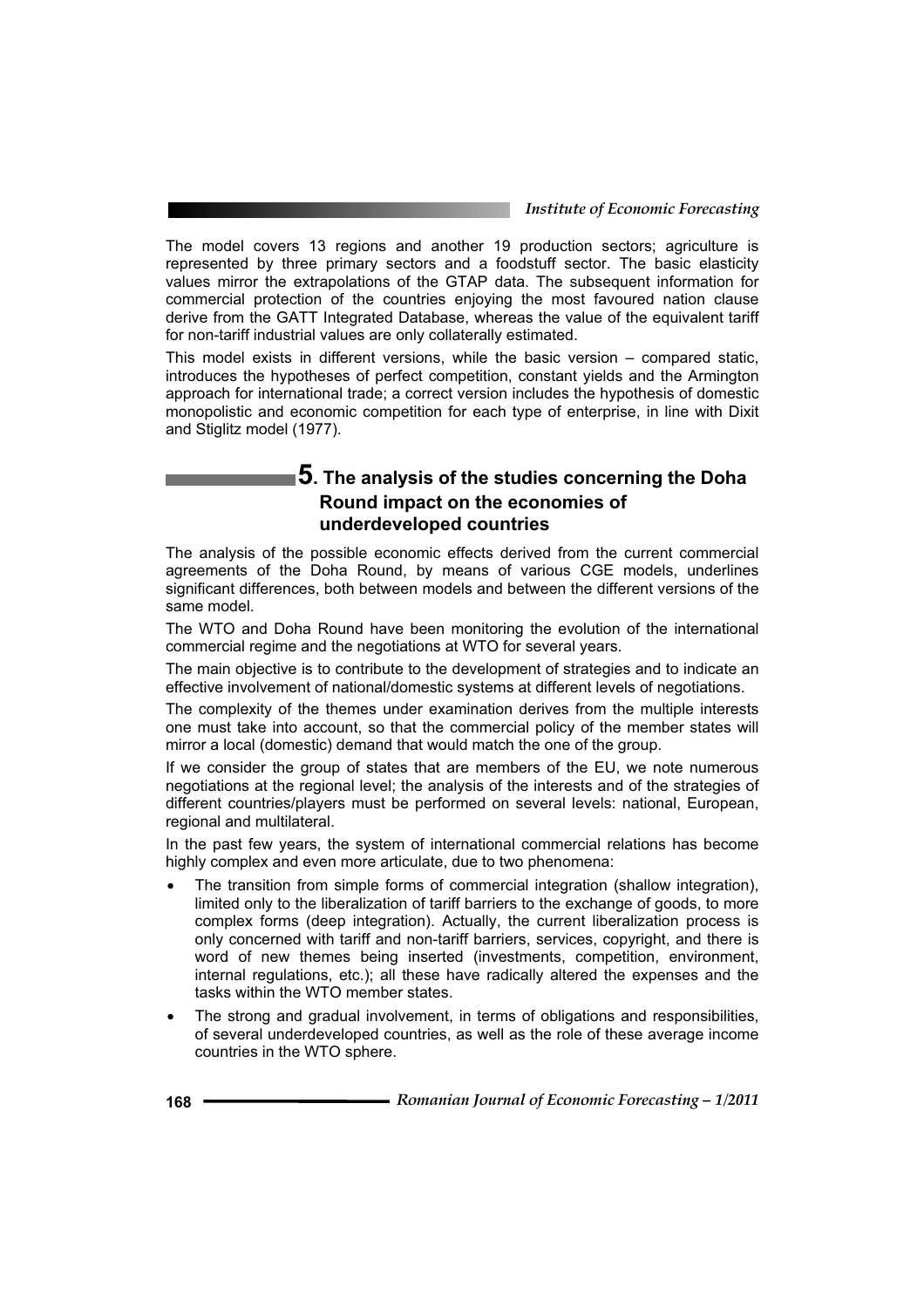After almost nine years of negotiations, the Doha Round, the great multilateral negotiation within the WTO launched in 2001, is still facing uncertainties and several scenarios are still open regarding its final result.

The largest part of underdeveloped countries imports goods with high domestic support from OECD producers who, as Charlton and Stiglitz (2004) argued, feel more acutely the impact of commercial liberalization on prices. These countries are just producers and exporters of commodities that do not have the support of the policies of the OECD countries; therefore, we are not surprised that certain studies argue that the greatest part of the OECD countries will face deterioration in terms of agricultural trade, as a result of this type of "global reform" (Anderson, 2005).

There are two reasons why the exporting countries may win: on the one hand, because of the earnings derived from major efficiency and, on the other hand, thanks to improved commercial conditions, if the price of their own exports increases as compared to the price of imports. On the contrary, importing countries will suffer commercial losses that can be compensated by earnings in terms of efficiency, even if these can be slowed down by a very low mobility of factors.

The study conducted by Ackerman in 2005 allows for the analysis of the advantages derived from the possible commercial agreements currently discussed at the Doha Round. The assessment of the benefits derived from commercial liberalization is limited not only in terms of aggregates, as Ackerman argued, but it is often distorted, to the loss of the underdeveloped economies. The expected contribution of commercial liberalization to economic development and alleviation of poverty is very limited; the calculated benefits resulted from commercial liberalization are still being speculated upon.

Numerous empirical limitations of the CGE forecasts derive from the theoretical framework; general models are closed and commercial policies do not trigger changes in the total occupancy structure. Nevertheless, most recent models prove the existence of different results as compared to those obtained through previous models (see MIRAGE).

The forecasts derived from the hypothesis of full commercial liberalization, developed by means of the GTAP 6 and LINKAGE models, published in 2002 and 2005, respectively, can be analysed by means of the data presented in the following table.

**Benefits of full liberalization** 

#### **Table 1**

| Benefits of full liberalization |      |                                    |        |  |
|---------------------------------|------|------------------------------------|--------|--|
| Model                           | Year | <b>Benefits (billion dollars):</b> |        |  |
|                                 |      | Developing countries               | World  |  |
| <b>GTAP</b>                     | 2005 | 22.00                              | 84.00  |  |
| <b>GTAP</b>                     | 2002 | 108.00                             | 254.00 |  |
| <b>LINKAGE</b>                  | 2005 | 90.00                              | 587.00 |  |
| <b>LINKAGE</b>                  | 2003 | 539.00                             | 837.00 |  |
|                                 |      |                                    |        |  |

*Source: Ackerman (2005).* 

In both cases, there is a noticeable decrease in the global benefits, by almost onethird, and almost one-fifth in the underdeveloped countries. Both models now predict lower earnings derived from commercial liberalization than they forecasted a few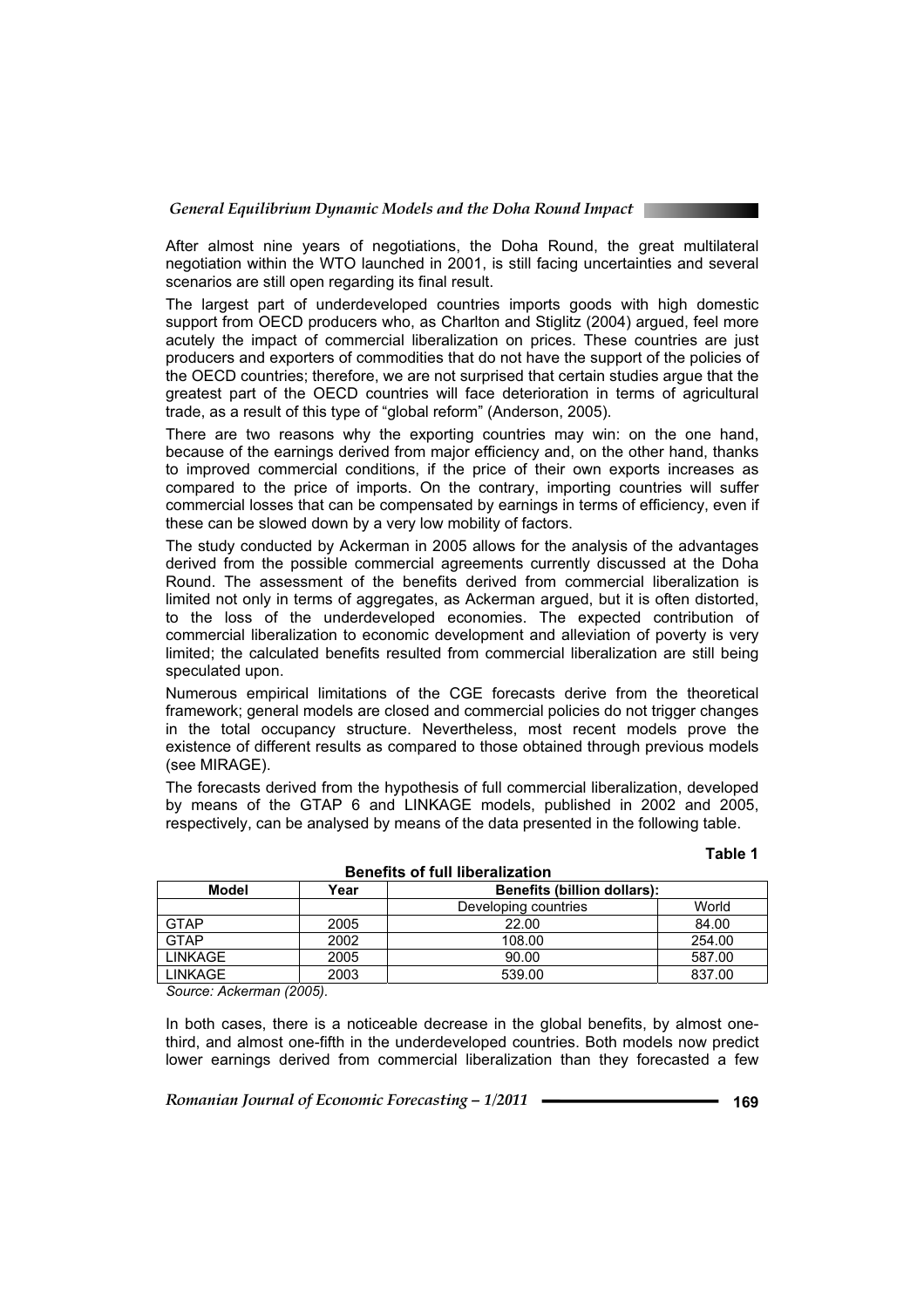years ago. In the previous versions, these models used a GTAP 4 or 5 database to describe the situation during 1995-1997.

Even if these models tried to forecast future commercial agreements, they would not fully incorporate the reduction in tariff barriers, the fast growth of East Asian economies and the changes occurring in other economies that make up the model. A disagreement between these forecasts would be that the high figures some are still mentioning are outdated, and the path towards liberalization is overrated as contrasted with the current realities.

The analysis of the data provided by the GTAP model, supplied by Stiglitz and Carlton in 2004, allows us to observe the pattern of earning distribution for certain regions and for certain types of policies applied. What is relevant here is that these earnings are not distributed evenly.

**Table 2**

#### **Benefits derived from a complete liberalization of the agricultural sector in high-income countries (GTAP) (million dollars)**

|                         | <b>Beneficiary region</b> |                   |                   |           |
|-------------------------|---------------------------|-------------------|-------------------|-----------|
| <b>Policy</b>           | High-income               | <b>Transition</b> | <b>Developing</b> | World     |
| Ilmport market access   | 31.811.00                 | 1.606.00          | 10.376.00         | 43.793.00 |
| <b>Export subsidies</b> | 2.554.00                  | $-488.00$         | $-1.023.00$       | 1,043.00  |
| Domestic support        | 2.450.00                  | 76.00             | 284.00            | 2,810.00  |
| Total                   | 36.815.00                 | 1.194.00          | 9.637.00          | 47,646.00 |

*Source: Ackerman (2005).* 

We observe that over 90% of the effects of agricultural liberalization depend on the removal of import tariffs and quotas. Most of the benefits are for the high income countries, as consumers are favoured by lower prices, while the losses to producers are, on the contrary, artificially minimised by the model.

#### **Table 3**

|                     | <b>Beneficiary region</b>            |                   |                   |         |  |
|---------------------|--------------------------------------|-------------------|-------------------|---------|--|
| Liberalizing sector | High-income                          | <b>Transition</b> | <b>Developing</b> | World   |  |
|                     | Total = amounts, billions of dollars |                   |                   |         |  |
| Agriculture         | 41.60                                | 2.00              | 11,90             | 55.50   |  |
| <b>Textiles</b>     | 1.30                                 | $-0.20$           | 8,80              | 9.90    |  |
| Other               | 16.60                                | 1.00              | 1.40              | 19.00   |  |
| Total               | 59.50                                | 2.80              | 22,10             | 84.40   |  |
|                     | Per capita, dollars per person       |                   |                   |         |  |
| Agriculture         | \$40.00                              | \$5.37            | \$2.54            | \$9.09  |  |
| <b>Textiles</b>     | \$1.25                               | $-$ \$ 0.49       | \$1.88            | \$1.60  |  |
| Other               | \$15.96                              | \$2.44            | \$0.30            | \$3.08  |  |
| Total               | \$57.21                              | \$7.32            | \$4.72            | \$13.77 |  |
|                     | <b>Percentage of GDP</b>             |                   |                   |         |  |
| Agriculture         | 0.16%                                | 0.25%             | 0.24%             | 0.18%   |  |
| <b>Textiles</b>     | 0.01%                                | $-0.03%$          | 0.17%             | 0.03%   |  |
| Other               | 0.06%                                | 0.10%             | 0.03%             | 0.06%   |  |
| Total               | 0.23%                                | 0.32%             | 0.44%             | 0.27%   |  |

#### **Benefits deriving from a complete liberalization (GTAP)**

*Source: Ackerman (2005).*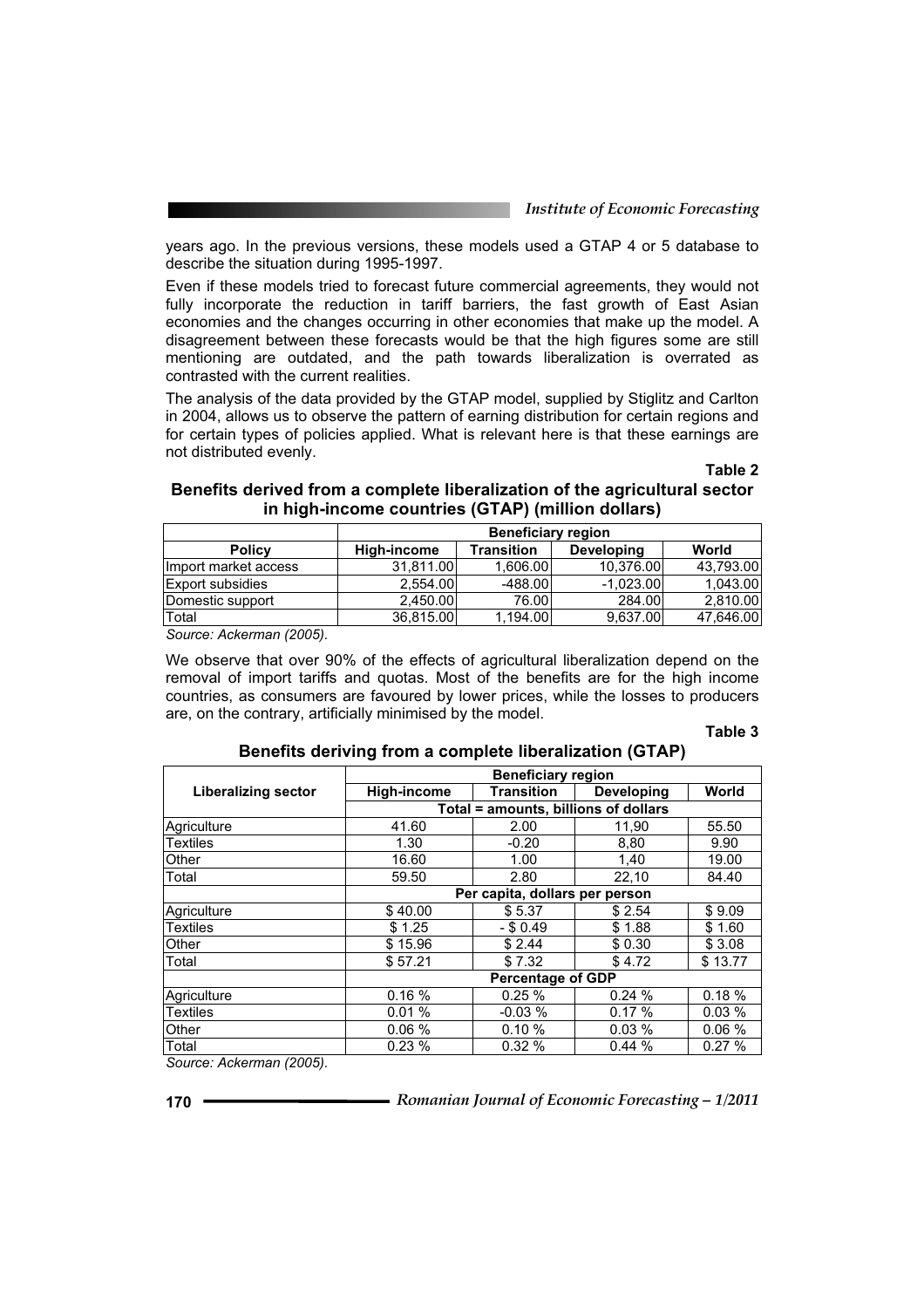In the same way, the removal of subsidies will create losses to underdeveloped economies, as the price paid by these countries for foodstuff imports will rise.

By means of the data provided in the above-mentioned table, we can identify the contribution made by the liberalization of various sectors to the total earnings; over 70% of the total benefits of liberalization, from all sectors, are directed towards high income countries; if we report the earnings in terms of percentage of GDP, they are normally higher for the underdeveloped countries – 44% than for the high income countries - 23%.

The advantages, even as absolute value, are higher in the textile sector of the underdeveloped countries than that of the high income countries; we emphasize the fact that these earnings are very low.

In the LINKAGE model, which differs from the GTAP model in its dynamic structure, there is an estimated annual increase from 2001 to 2015, including the effects derived from commercial negotiations. The estimated global benefits in 2015, for a complete liberalization, are three times higher than those forecasted by the GTAP model. The highest difference is a result of the fact that the world economy will be more developed in 2015 than in 2001.

The more realistic hypotheses on complete liberalization, observed by means of the Doha Round scenarios, include the long-term scenario analysed by Anderson in 2005; this scenario refers to an agricultural tariff reduction in developed countries of 45%, 70% and 75%, respectively, and of 35%, 40%, 50% and 60%, respectively, in underdeveloped countries, whereas for less developed countries there is no need for such a reduction. For non-agricultural products there may be a 50% tariff reduction in the developed countries, and 33% in the underdeveloped countries; in this case, there is no possible reduction in less developed countries.

The CGE models for the analysis of commercial policies are the only ones that do not make forecasts about income distribution or poverty alleviation; it takes additional hypotheses and specific analyses to assess the impact on poverty. Certain models study the impact of commercial losses on return on capital, on land and labour force, often making a distinction between skilled and unskilled workers. This income forecast is based on a hypothesis of perfectly functioning markets within countries, a viewpoint that is far from reality, especially in the case of the underdeveloped countries.

The precision of the forecasts for alleviation of poverty depends not only on the basic commercial model, but also on the assessment of the data needed to measure the changes in the distribution of the family income.

Based on Anderson's analysis through the LINKAGE model of changes in unskilled workers' real wage, one can calculate the reduction in the number of people living below the poverty threshold, according to the two different scenarios.

**Table 4**

|                                       | <b>South Africa</b>      | Sub-Saharan Africa | World    |
|---------------------------------------|--------------------------|--------------------|----------|
|                                       | \$2 per day poverty line |                    |          |
| Reduction due to likely Doha scenario | 2.30                     | 6.50               | 6.20     |
| Reduction due to full liberalization  | 9.60                     | 20.40              | 65.60    |
| Baseline: extent of poverty           | 912.20                   | 612.20             | 1.946.30 |

#### **Estimating poverty alleviation (million people) – Anderson**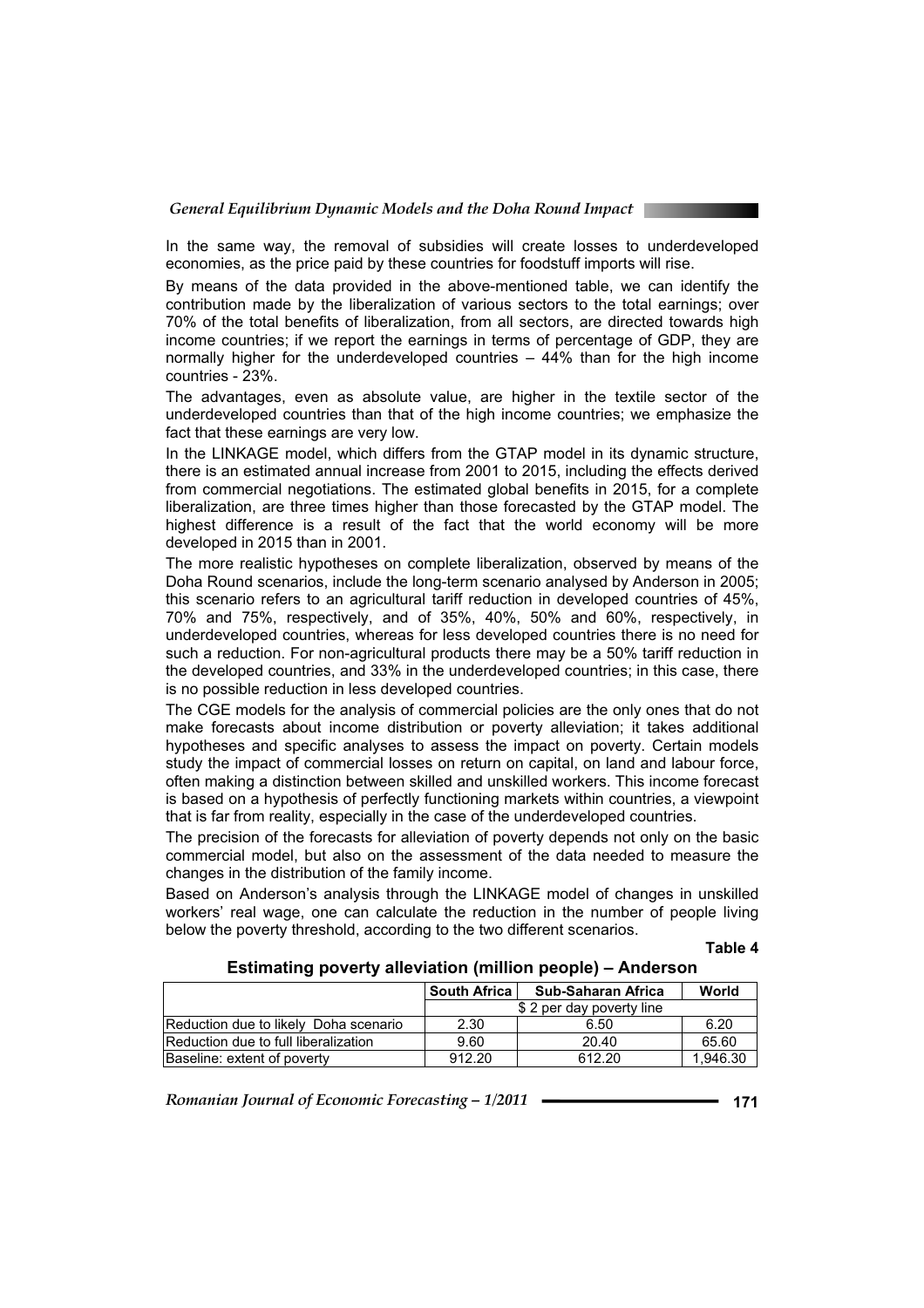|                                       | <b>South Africa</b>      | <b>Sub-Saharan Africa</b> | World  |
|---------------------------------------|--------------------------|---------------------------|--------|
|                                       | \$1 per day poverty line |                           |        |
| Reduction due to likely Doha scenario | 1.40                     | 6.50                      | 2.50   |
| Reduction due to full liberalization  | 5.60                     | 21.10                     | 31.90  |
| Baseline: extent of poverty           | 215.90                   | 339.50                    | 622.00 |

*Source: Anderson and co-authors (2005).* 

By setting the poverty threshold at two dollars per day, the complete liberalization hypothesis would entail an estimation of 66 million people who would no longer be poor by the year 2010, of which 10 million in South Asia and 20 million in Saharan Africa; this means 3.4% poverty alleviation. According to the Doha Round scenario, the alleviation of poverty by the year 2015 would be of only 6 million people, i.e. 0.3% of global poverty. If we set the poverty threshold at one dollar per day, the alleviation of poverty would be 5.1%, while the Doha Round scenario would predict an alleviation by 0.4%.

# **Conclusions**

The high interest in simulation models has risen exponentially over the past years, with special attention given to the introduction of certain changes in the original structure, closely tied to the neoclassical theory. As time passes, these models have become more adequate for mirroring reality, as there are several hypotheses that provide support for reflecting the underdeveloped economies described in this paper.

As we can notice in the first part of the paper, our focus was on the evolution and the theoretical specificities of Walras's general equilibrium model; subsequently, starting from a standard structure, the authors have tried to introduce the general characteristics of simulation models in order to analyse the effects derived from the adopted commercial policies.

The last part of the paper focused on the analysis of certain studies conducted on the expected impact of the so-called *Doha Round plausible scenario*. There is a noticeable disagreement among the estimated results, not only between models, but also between simulations of the same model, based on significant data from different years; all the assessments developed in this paper forecast benefits derived from commercial liberalization, with significantly higher values for the developed countries than for the less developed economies.

The use of Walrasian CGE simulation models in the analysis of the effects of commercial policies in underdeveloped countries is influenced by a series of approaches that encounter difficulties in adjusting to the economic realities of these countries and that also modify the results of the simulations.

# **References**

Ackerman, F. (2005), "The Shrinking Gains from Trade: A Critical Assessment of Doha Round Projections", *GDAE*, Working paper, No. 05-01.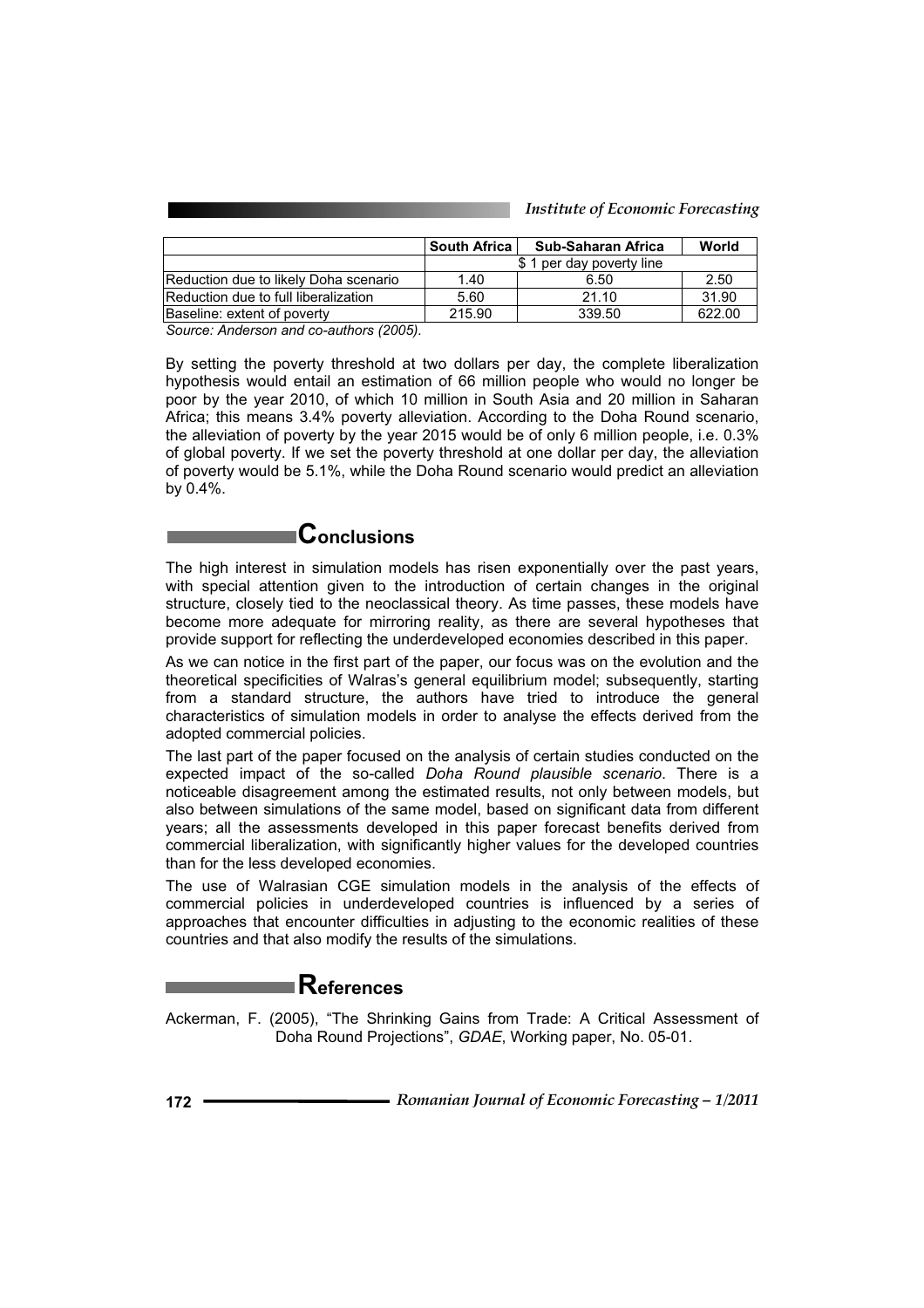*General Equilibrium Dynamic Models and the Doha Round Impact* 

- Anderson, K. Martin, W. and D. van der Mensbrugghe (2005a), "Market and Welfare Implications of Doha Reform Scenarios", *Agricultural Trade Reform and the Doha Development Agenda*, R. Anderson and W. Martin. Washington D.C., OUP and the World Bank: Chapter 12. (available at: http://siteresources.worldbank.org/INTRANETTRADE/Resources/239 054-1109114763805/Ch12\_AndersonMartinMensbrugghe.pdf).
- Anderson, K. Martin, W. and D. van der Mensbrugghe (2005b), "Global Impacts of the Doha Scenarios on poverty", *Putting Development Bank into the Doha Agenda: Poverty Impacts of a WTO Agreement*., T.W. Hertel and L.A. Winters. Washington, D.C., The World Bank: Chapter 17. (available at:

http://siteresources.worldbank.org/INTRANETTRADE/Resources/239 054-1109114763805/Ch12\_AndersonMartinMensbrugghe.pdf).

- Brown, D. (1987), "Tariffs, the terms of trade and national product differentiation", *Journal of Policy Modelling*, 9: 159-178.
- Buet, A. Mavel, S. and Orden, D. (2005), "More or less ambition in the Doha Round? Winners and losers from partial trade liberalization with a development perspective", Institute Food Policy Research Institute, Washington.
- Charlton, A. and Stiglitz, I. (2004), "Development friendly prioritization of Doha Round Proposals", *The World Economy,* 28: 293-312.
- De Muro P. and Salvatici, L. (2000), "La Politica Agricola nei modelli multilateralli", in the volume *Valutare gli effetti della politica Agricola commune*, INEA.
- Dervin, K. De Melo, J. and Robinson, S. (1982), *General Balance Models for Development Policy*, Cambridge University Press.
- Dimaranan B. and McDougal, R.A. (2006), "Global Trade Assistance and Production: the GTAP 6 Date Base", Centre for Global Trade Analysis, Purdue University.
- Fernandez de Cordoba, S. and Vanzetti, D. (2005), "Now what? Searching for a Solution to the WTO Industrial Tariffs Negotiations", *Coping with Trade Reform*, UNCTAD.
- François I. McDonald B. and Nordstrom H. (1995), "Assessing the Uruguay Round", *Developing Economies and the Uruguay Round*, No. 6, Washington D.C. WB.
- Hertel, T.W. and Tsigas, M.E. (1996), "Structure of GTAP", in *Global Trade Analysis: Modelling and Applications*, Cambridge: Cambridge University Press.
- Johansen, L. (1960), *A Multi-Sectoral Study of Economic Growth*, Amsterdam, North-Holland.
- Krugman, P.R. (1980), "Seale Economics, product differentiation and the pattern of trade", *American Economic Review* , 70: 950-955.
- Oslington, P. (2005), "Unemployment and trade liberalization", *World Economy,* 28(8): 1139-1155.